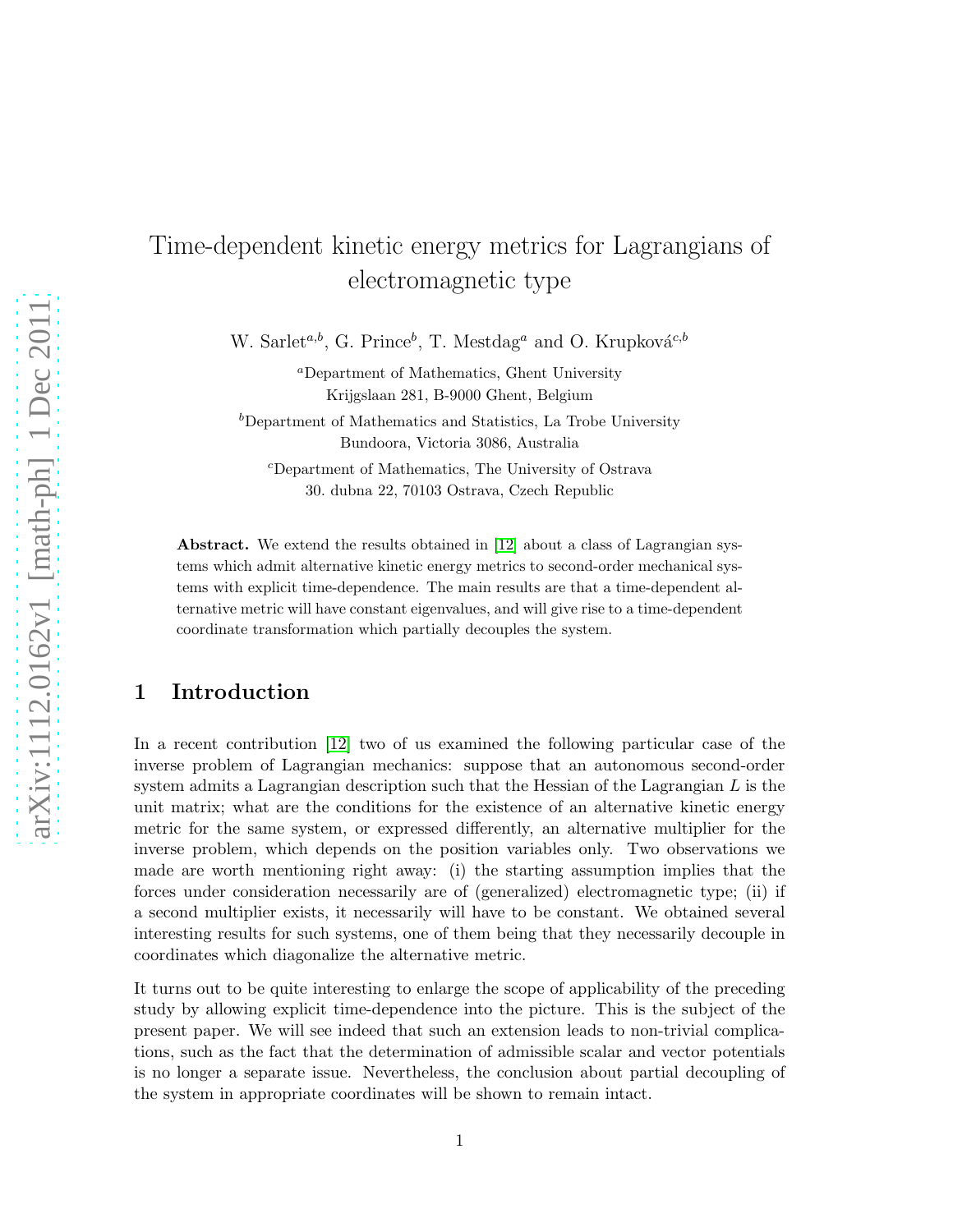The literature about the inverse problem of Lagrangian dynamics is vast. For a small sample of different techniques and mathematical tools which have been used, see [\[10,](#page-15-1) [2,](#page-15-2) [7,](#page-15-3) [6,](#page-15-4) [1,](#page-15-5) [3\]](#page-15-6) and the list of references in the review paper [\[8\]](#page-15-7). A number of these techniques require quite advanced methods of differential geometry. Note that allowing explicit time-dependence in the framework is not always a straightforward matter; it involves, for example, passing from the vector bundle structure of a tangent bundle to the affine context of a first jet bundle. For specific aspects of time-dependence in this context, see for example [\[4,](#page-15-8) [9,](#page-15-9) [8,](#page-15-7) [13\]](#page-16-0). The very concrete problem we are addressing here is much more computational in nature, so that it will be sufficient to rely on analytical expressions of the conditions for the existence of a Lagrangian, such as the ones developed in [\[10\]](#page-15-1).

The second-order systems (sodes for short) we start from are general non-autonomous differential equations in normal form, say

$$
\ddot{x}^a = F^a(t, x, \dot{x}), \qquad a = 1, \dots, n. \tag{1}
$$

Geometrically they are the analytical expression of a second-order equation field Γ living on the first jet bundle  $J^1\pi$  of a bundle  $\pi: E \to \mathbb{R}$ , so

$$
\Gamma = \frac{\partial}{\partial t} + \dot{x}^a \frac{\partial}{\partial x^a} + F^a(t, x, \dot{x}) \frac{\partial}{\partial \dot{x}^a}.
$$

The local formulation of the general inverse problem is the question for existence of a (non-singular) multiplier matrix  $g_{ab}(t, x, \dot{x})$ , such that

$$
g_{ab}(\ddot{x}^b - F^b) \equiv \frac{d}{dt} \left( \frac{\partial L}{\partial \dot{x}^a} \right) - \frac{\partial L}{\partial x^a},
$$

for some Lagrangian function  $L(t, x, \dot{x})$ . The necessary and sufficient conditions for the existence of L are generally referred to as the *Helmholtz conditions*, and when expressed in terms of conditions on the multiplier matrix, they read (see [\[10\]](#page-15-1)):

$$
g_{ab} = g_{ba}, \quad \Gamma(g_{ab}) = g_{ac}\Gamma^c_b + g_{bc}\Gamma^c_a, \quad g_{ac}\Phi^c_b = g_{bc}\Phi^c_a, \quad \frac{\partial g_{ab}}{\partial \dot{x}^c} = \frac{\partial g_{ac}}{\partial \dot{x}^b}.
$$
 (2)

Here

$$
\Gamma^a_b:=-\frac{1}{2}\frac{\partial F^a}{\partial \dot{x}^b}
$$

geometrically represent the components of the canonical non-linear connection associated to Γ, so they are non-tensorial objects. On the other hand,

$$
\Phi^a_b:=-\frac{\partial F^a}{\partial x^b}-\Gamma^c_b\Gamma^a_c-\Gamma(\Gamma^a_b)
$$

are the components of a type  $(1,1)$  tensor field along the projection  $\pi_0^1: J^1\pi \to E$  called the Jacobi endomorphism. For a systematic development of the geometrical calculus along  $\pi_0^1$ , the interested reader can consult [\[13\]](#page-16-0). Further worth mentioning for later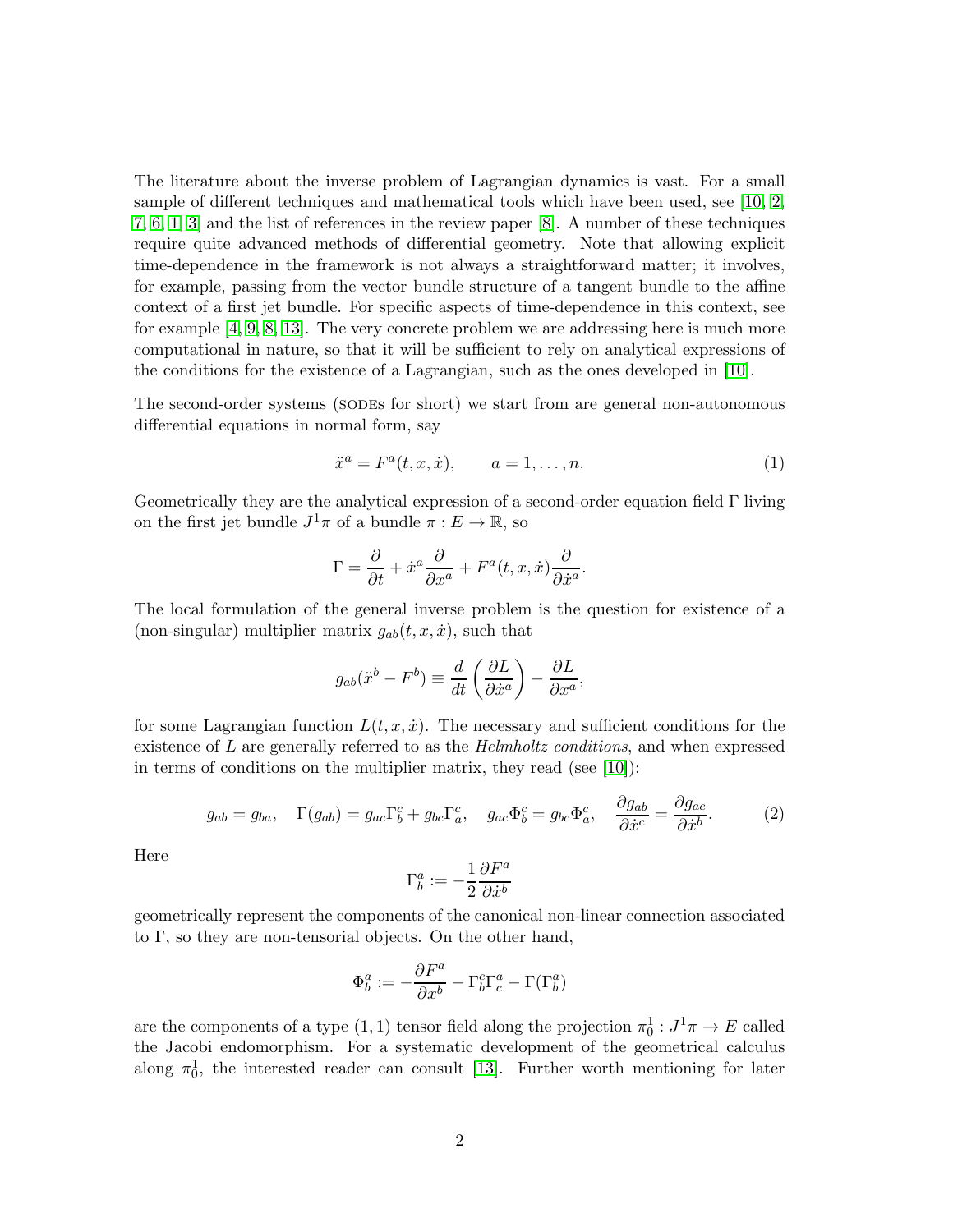reference is that an integrability study of the conditions for the  $g_{ab}$  leads to more algebraic restrictions, the first one of which, called the curvature condition, reads

<span id="page-2-0"></span>
$$
g_{ar}R_{bc}^r + g_{br}R_{ca}^r + g_{cr}R_{ab}^r = 0.
$$
\n(3)

Here,

$$
R_{bc}^a := H_c(\Gamma_b^a) - H_b(\Gamma_c^a), \quad \text{where} \quad H_c = \frac{\partial}{\partial x^c} - \Gamma_c^r \frac{\partial}{\partial \dot{x}^r}.
$$

are components of the curvature tensor of the non-linear connection referred to before.

The concrete question we shall address in this paper is the characterization of (generally time-dependent) second-order systems which have a Lagrangian representation with a Euclidean kinetic energy term, and which admit at least one alternative Lagrangian representation for which the multiplier matrix does not depend on the velocities but may explicitly depend on time. The main conditions to be satisfied by such systems are developed in section 2; one of the conclusions is that the alternative multiplier  $g$ can in fact be a function of time only. In section 3, it is shown that this  $g$  will have constant eigenvalues and that a linear coordinate transformation which diagonalizes g will decouple the system into lower dimensional Lagrangian systems. Explicit examples which illustrate the various aspects of the theory are presented in section 4. In section 5, we are led to an additional characterization of the systems under consideration, in the particular case that the connection coefficients are functions of time only.

## 2 Lagrangians of electromagnetic type and alternative multipliers

Suppose  $\Gamma$  is a SODE field on  $J^1\pi$  with the property that, in some coordinate system, the unit matrix:  $g_{ab} = \delta_{ab}$  is a multiplier matrix for the inverse problem. In fact, for simplicity, we shall take  $\pi$  to be the trivial bundle  $\pi : \mathbb{R} \times \mathbb{R}^n \to \mathbb{R}$ . Since the unit matrix is the Hessian of the function  $\frac{1}{2}\sum (\dot{x}^a)^2$ , our assumption means that there exists a Lagrangian  $L$  for the given SODE, which differs from that quadratic function at most by a linear function in the velocities, say  $L=\frac{1}{2}$  $\frac{1}{2}\sum_{i} (\dot{x}^a)^2 + A_c(t, x)\dot{x}^c - V(x, t)$ . This implies that the 'forces' will be of the form  $(A^a = \overline{\delta}^{ab} A_b)$ 

<span id="page-2-1"></span>
$$
F^{a} = \left(\frac{\partial A^{b}}{\partial x^{a}} - \frac{\partial A^{a}}{\partial x^{b}}\right) \dot{x}^{b} - \frac{\partial V}{\partial x^{a}} - \frac{\partial A^{a}}{\partial t}.
$$
\n(4)

It further follows that the connection coefficients are skew-symmetric:

$$
\Gamma_b^a := -\frac{1}{2} \frac{\partial F^a}{\partial \dot{x}^b} = \frac{1}{2} \left( \frac{\partial A^a}{\partial x^b} - \frac{\partial A^b}{\partial x^a} \right),\tag{5}
$$

while the components of the Jacobi endomorphism become

<span id="page-2-2"></span>
$$
\Phi_c^a = \frac{1}{2} \left( \frac{\partial^2 A^a}{\partial x^c \partial x^b} + \frac{\partial^2 A^c}{\partial x^a \partial x^b} - 2 \frac{\partial^2 A^b}{\partial x^a \partial x^c} \right) \dot{x}^b - \Gamma_b^a \Gamma_c^b + \frac{\partial^2 V}{\partial x^a \partial x^c} + \frac{1}{2} \left( \frac{\partial^2 A^a}{\partial t \partial x^c} + \frac{\partial^2 A^c}{\partial t \partial x^a} \right) (6)
$$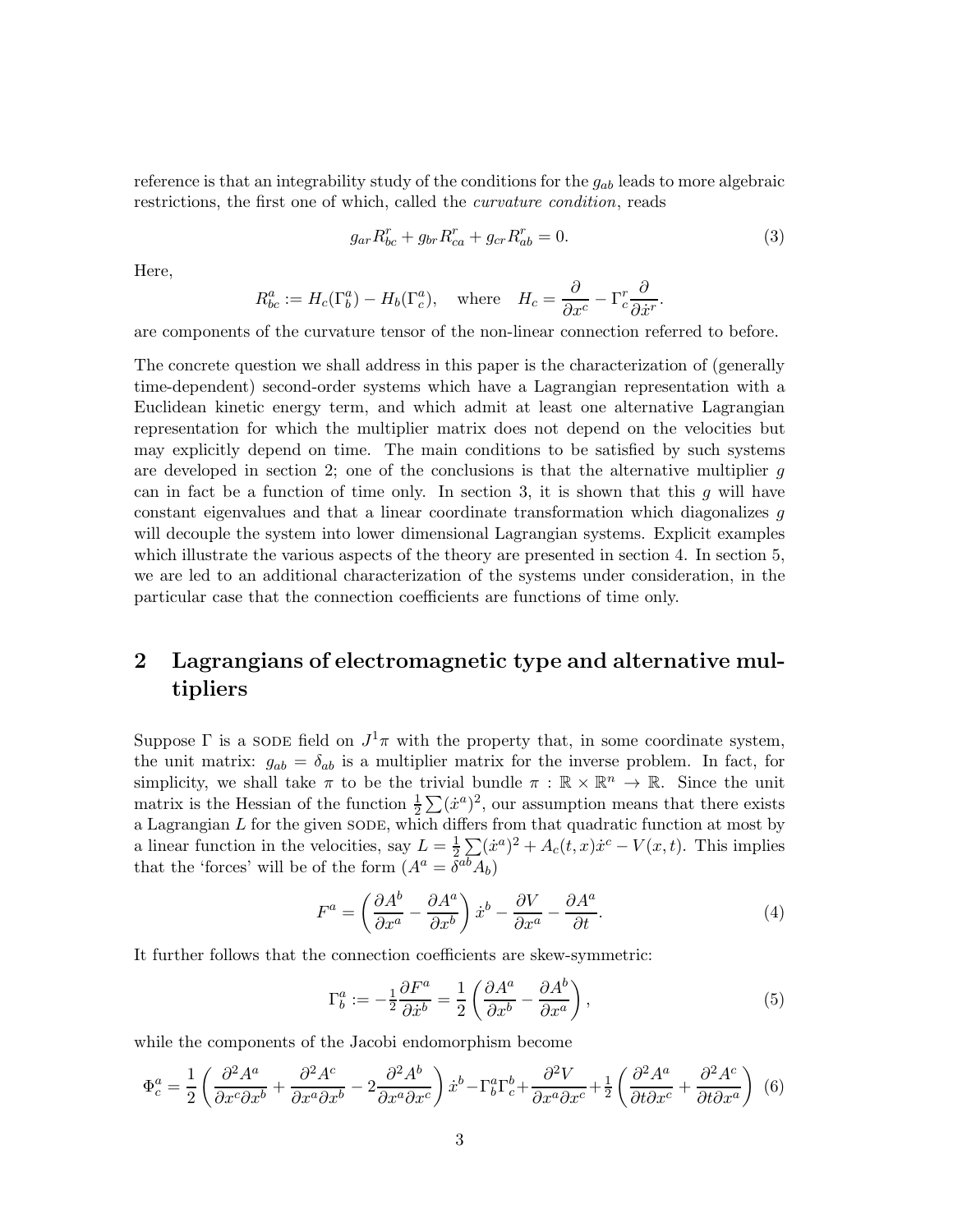and are seen to be symmetric.

We want to investigate under what conditions there exists a second multiplier for such systems, which does not depend on the velocities. If  $g$  does not depend on the velocities it follows from the requirement

$$
\Gamma(g_{ab}) = \frac{\partial g_{ab}}{\partial t} + \frac{\partial g_{ab}}{\partial x^c} \dot{x}^c = g_{ac} \Gamma^c_b + g_{bc} \Gamma^c_a,
$$

that g must actually be a function of t only for which it must further hold that

<span id="page-3-1"></span>
$$
\dot{g}_{ab}(t) = g_{ac}(t)\Gamma_b^c + g_{bc}(t)\Gamma_a^c.
$$
\n(7)

Notice that this implies

<span id="page-3-0"></span>
$$
g_{ac}(t)\frac{\partial \Gamma_b^c}{\partial x^r} + g_{bc}(t)\frac{\partial \Gamma_a^c}{\partial x^r} = 0,
$$
\n(8)

which is a somewhat weaker skew-symmetry property than in the autonomous case. The remaining Helmholtz condition  $g_{ac} \Phi_b^c = g_{bc} \Phi_a^c$  is a linear expression in the  $\dot{x}^a$  as well and thus also splits into two conditions. From the terms which are linear in the velocities it can be shown that the weaker condition [\(8\)](#page-3-0) is sufficient to imply that (as in the autonomous case) we still must have

<span id="page-3-2"></span>
$$
\frac{\partial \gamma_{ar}}{\partial x^b} + \frac{\partial \gamma_{rb}}{\partial x^a} + \frac{\partial \gamma_{ba}}{\partial x^r} = 0,
$$
\n(9)

with  $\gamma_{ab} := g_{ac} \Gamma^c_b$ . This may surprise at first sight, but it is fully consistent with the curvature condition  $(3)$  for this case. The remaining terms in the  $\Phi$ -condition, which in the autonomous case produced conditions on admissible scalar potentials V only, now give rise to the following more complicated requirements, involving both the scalar and vector potential:

<span id="page-3-3"></span>
$$
g_{ac} \left[ \frac{\partial^2 V}{\partial x^c \partial x^b} + \frac{1}{2} \left( \frac{\partial^2 A^c}{\partial t \partial x^b} + \frac{\partial^2 A^b}{\partial t \partial x^c} \right) - \Gamma^c_r \Gamma^r_b \right] =
$$
  
\n
$$
g_{bc} \left[ \frac{\partial^2 V}{\partial x^c \partial x^a} + \frac{1}{2} \left( \frac{\partial^2 A^c}{\partial t \partial x^a} + \frac{\partial^2 A^a}{\partial t \partial x^c} \right) - \Gamma^c_r \Gamma^r_a \right].
$$
 (10)

Summarizing, we come to the following conclusion.

**Proposition 1.** Assume that the SODE  $\Gamma$  on  $\mathbb{R}^{2n+1}$  admits a coordinate representation for which  $\delta_{ab}$  is a multiplier matrix for the inverse problem of Lagrangian mechanics. Then the right-hand sides of the equations are of the form  $(4)$  for some functions  $A^a$  and V. Any admitted alternative multiplier  $g_{ab}$ , not a multiple of the identity and independent of the velocities, must be a function of t only, must satisfy the differential conditions  $(7)$ , the curvature type conditions [\(9\)](#page-3-2) with respect to the functions  $A^a$ , and the conditions [\(10\)](#page-3-3) with respect to the functions  $V$  and  $A^a$ .  $\Box$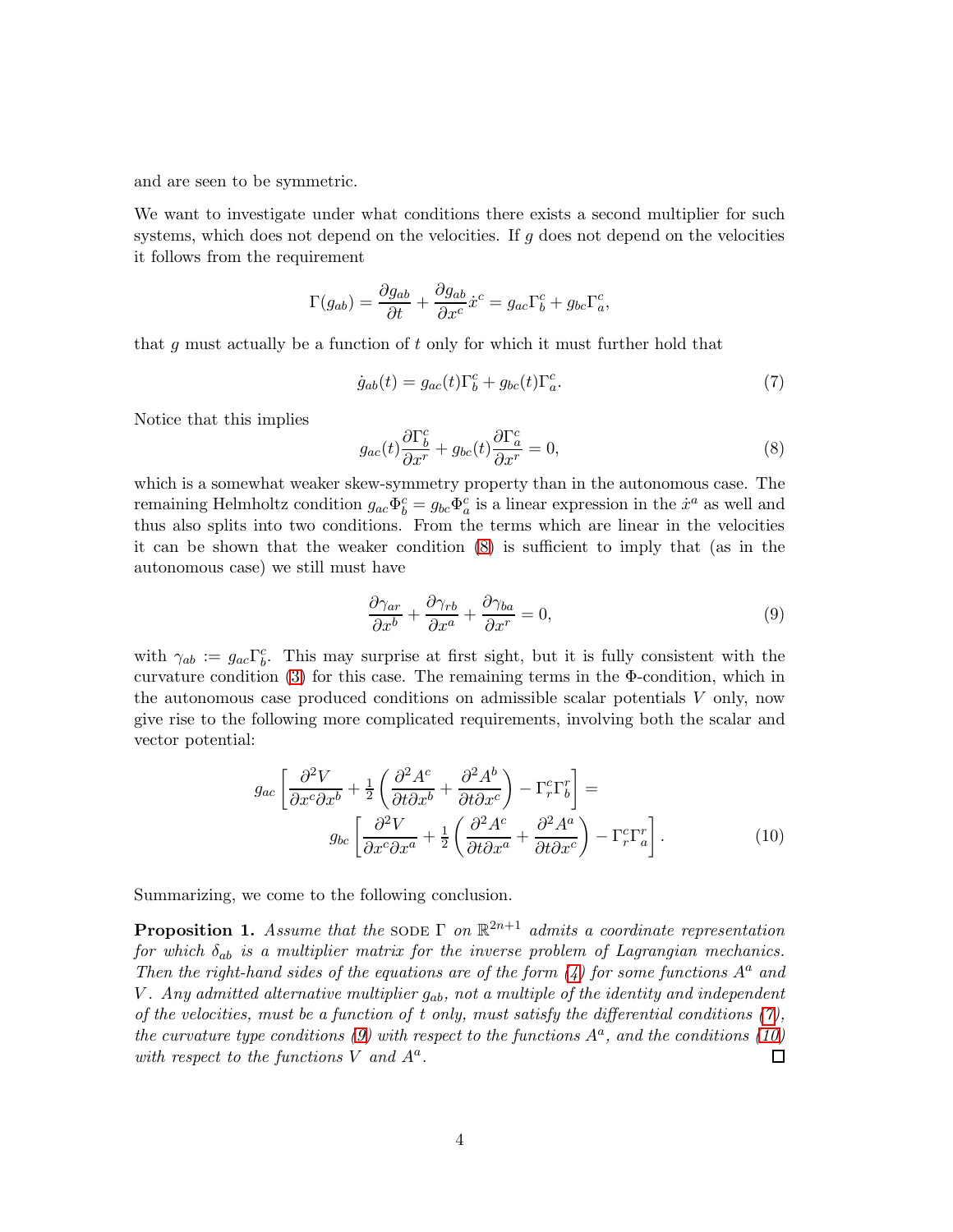In the next section, we shall see that these conditions imply existence of a linear change of coordinates which partially decouples the given equations.

An interesting special case which complements the results of [\[12\]](#page-15-0) is when the system with given forces [\(4\)](#page-2-1) does depend explicitly on time, but we restrict the search for an alternative multiplier to a constant g. It then follows from [\(7\)](#page-3-1) that the matrix  $q\Gamma$  must be skew-symmetric. As a result the terms with two factors  $\Gamma$  in the condition [\(10\)](#page-3-3) cancel out, but compared to the autonomous case in [\[12\]](#page-15-0) there remains a coupling between the scalar and vector potential. From the fact that also  $g\partial\Gamma/\partial t$  will be skew-symmetric then, the remaining condition [\(10\)](#page-3-3) can be further manipulated to reduce to

$$
g_{ac}\frac{\partial}{\partial x^b}\left(\frac{\partial V}{\partial x^c} + \frac{\partial A^c}{\partial t}\right) = g_{bc}\frac{\partial}{\partial x^c}\left(\frac{\partial V}{\partial x^a} + \frac{\partial A^a}{\partial t}\right).
$$

## 3 Diagonalization of  $q$  and decoupling

We observe that the differential conditions [\(7\)](#page-3-1) for g have the form of a Lax equation because the matrix  $\Gamma_b^a$  is skew-symmetric. It follows that the eigenvalues of g are constant. The point now is that the diagonalization of  $g$  can be achieved by a linear coordinate change and that the connection coefficients, although not behaving tensorially under such operation, transform exactly in the way which is needed to contribute to decoupling of the system.

Let  $P(t)$  be an orthogonal matrix which diagonalizes the symmetric matrix  $g(t)$  and put  $\bar{g} = P^T g P$ , so that  $\bar{g}$  is diagonal. Using an obvious matrix notation, the equation [\(7\)](#page-3-1) can be written as

$$
\dot{g} = g\Gamma - \Gamma g.
$$

[It will always be clear from the context whether the notation  $\Gamma$  refers to the SODE vector field or to the matrix of connection coefficients. Multiplying on the left by  $P<sup>T</sup>$  and on the right by  $P$ , the equation transforms to

$$
\dot{\bar{g}} = \bar{g}(\bar{\Gamma} + P^T \dot{P}) - (\bar{\Gamma} + P^T \dot{P})\bar{g},\tag{11}
$$

where  $\bar{\Gamma} = P^T \Gamma P$ . Notice that  $\bar{\Gamma}$  is still skew-symmetric and the same is true for  $\tilde{\Gamma} := \bar{\Gamma} + P^T \dot{P}$ . It trivially follows from the fact that  $\bar{g}$  is constant that the commutator in the right-hand side is zero.

Now consider the linear, time-dependent coordinate transformation  $x = P(t)y$  with inverse  $y = P(t)^T x$ . Both  $g_{ab}$  and  $\Phi_b^a$  are actually components of tensor fields along  $\pi_0^1: J^1\pi \to E$  of the form (see [\[13\]](#page-16-0))

$$
g = g_{ab}\theta^a \otimes \theta^b
$$
,  $\Phi = \Phi^a_b \theta^b \otimes \frac{\partial}{\partial x^a}$  with  $\theta^a = dx^a - \dot{x}^a dt$ .

Hence they behave well under time-dependent coordinate transformations, meaning that their components in the new variables under consideration will be  $\bar{g}$  and  $\bar{\Phi} = P^T \Phi P$ .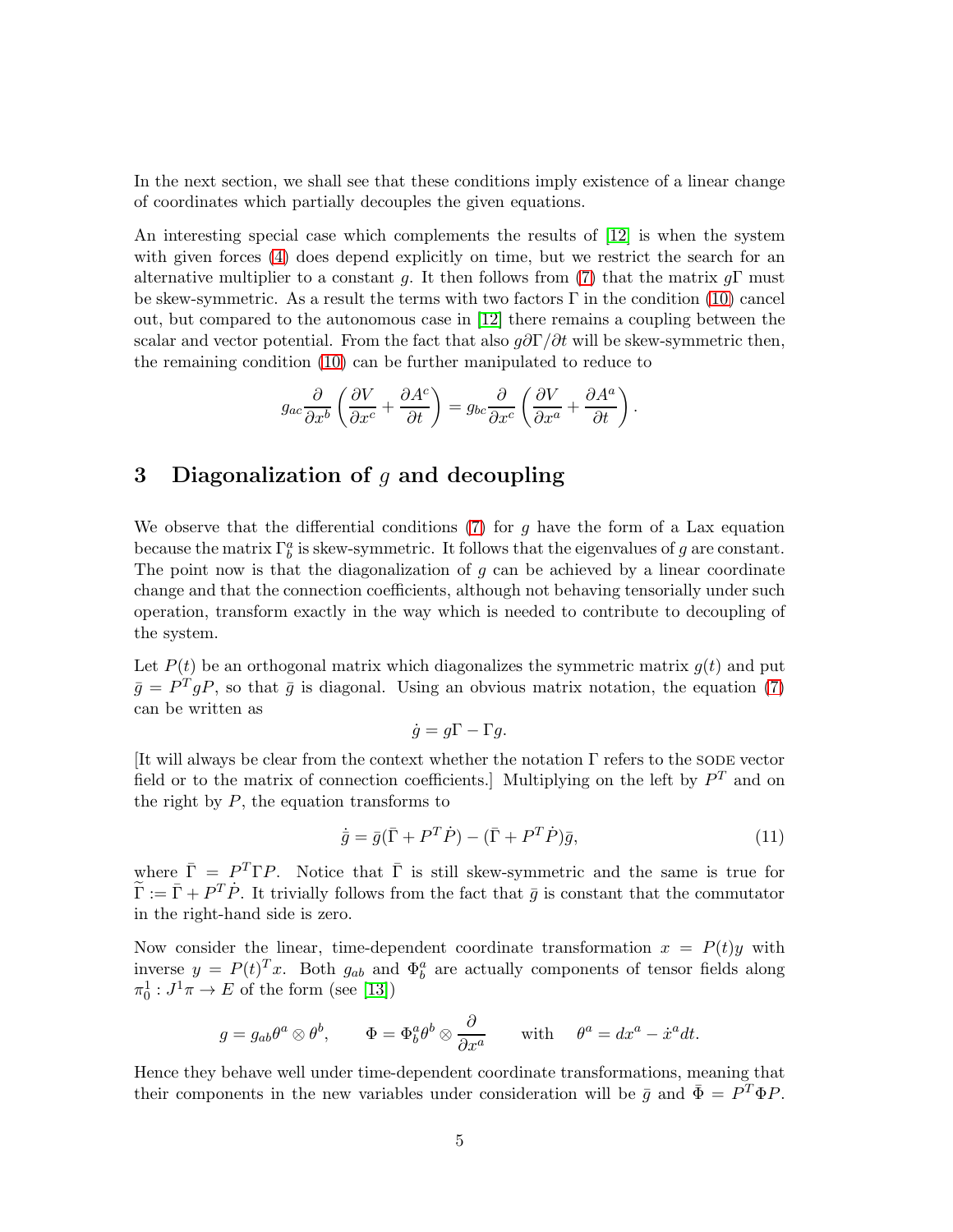Less obvious is what happens to the non-tensorial matrix of connection coefficients. It is a straightforward computation, however, to verify that the transformed second-order differential equations for the y-variables contain the following linear part in the velocities:

$$
\ddot{y} = -2(P^T \Gamma P - \dot{P}^T P)\dot{y} + \dots
$$

Thus, the connection coefficients  $\tilde{\Gamma}^a_b$  of the transformed equations are precisely the components of the matrix  $\Gamma$  introduced above. Since  $\Gamma$  commutes with the diagonal matrix  $\bar{q}$ , it has a block diagonal structure, the dimension of each block being determined by the multiplicity of an eigenvalue of g. It follows that, if  $A_{\alpha}$  and  $B_{\beta}$  refer to coordinates of different blocks, the transformed forces  $\tilde{F}$  will have the property  $\partial \tilde{F}^{A_{\alpha}}/\partial \dot{y}^{B_{\beta}} = 0$ . But we also have  $\bar{g}\bar{\Phi} = \bar{\Phi}\bar{g}$ , meaning that  $\bar{\Phi}$  has the same block diagonal structure, and from the coordinate expression of  $\bar{\Phi}^a_b$  (see [\(6\)](#page-2-2), but to be read in the new variables), it then further follows that also  $\partial \widetilde{F}^{A_{\alpha}}/\partial y^{B_{\beta}} = 0$ . Hence, the transformed equations decouple into independent subsystems, one for each eigenspace of g.

**Proposition 2.** Assume that a given SODE  $\Gamma$  satisfies the conditions of proposition 1. Then the linear time-dependent coordinate transformation which diagonalizes the second multiplier  $g_{ab}(t)$  will decouple the system into a number of separate SODEs, one for each distinct eigenvalue of g, and these eigenvalues are constants. □

As we explained in [\[12\]](#page-15-0) such a decoupling property was already established, for autonomous systems, in work of Ferrario et al [\[5\]](#page-15-10), but to the best of our knowledge, it was not observed before that allowing time-dependence in the picture does not destroy it. Observe also that the transformed system (and hence every independent subsystem) still has the property of admitting the unit matrix as multiplier, because  $P^{T}I_{n}P = I_{n}$ . As a result, a reverse engineering technique to construct all systems under consideration goes as follows: start from a number of say k independent SODEs with forces of type  $(4)$ ; multiply each of them with a different constant factor  $\lambda_k$ , thus creating a diagonal multiplier  $\bar{g}$  for the union of the k systems; then apply an arbitrary (possibly time-dependent) linear orthogonal transformation to the overall system; the resulting coupled system will be of the type characterized in Proposition 1. Note that each choice of a single equation at the start of this process, corresponding to an eigenvalue with multiplicity one of the g under construction, will only contain a scalar potential. Since the group of orthogonal transformations is finitely generated, one can imagine that such a reverse engineering technique may be helpful in an attempt to classify all systems in the category under consideration. But there would of course, in such a classification, be room for an unlimited number of ways of putting together decoupled systems in the first place.

The more interesting approach for identifying suitable examples, therefore, is to start from an arbitrary sode with forces [\(4\)](#page-2-1) and to try to solve the conditions of Proposition 1 for the identification of admissible scalar and vector potentials and the construction of an associated alternative (possibly time-dependent) kinetic energy function. This is the line of approach we will adopt as much as possible in the next section.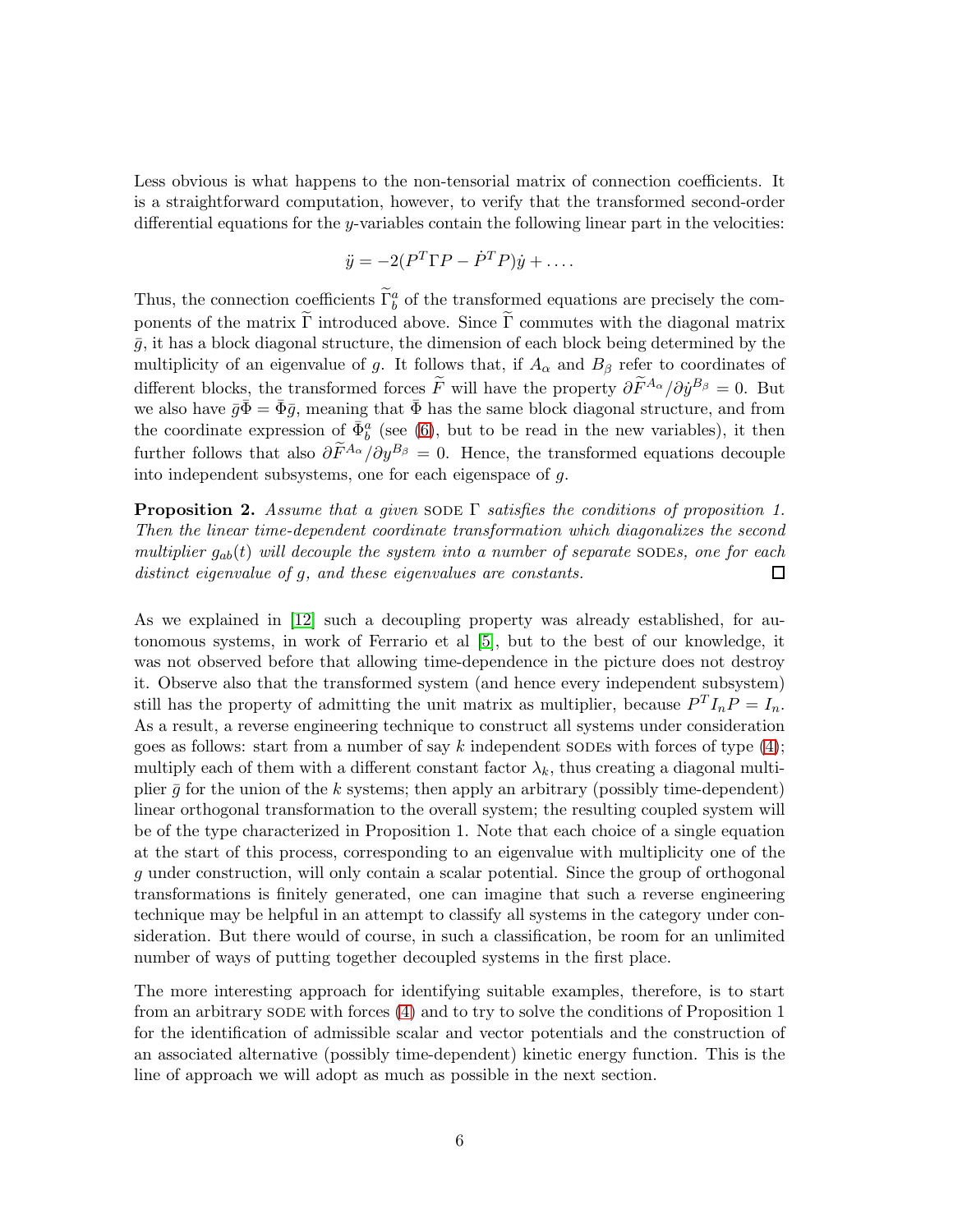#### 4 Examples

Consider a system  $\ddot{x}^a = F^a(x, \dot{x}, t)$ , where the  $F^a$  are of the form [\(4\)](#page-2-1). In the autonomous case we were able to obtain relevant information about the form of admissible vector potentials and the alternative multiplier g by imposing first that the matrix  $\gamma := g\Gamma$ had to be skew and satisfy the curvature type condition [\(9\)](#page-3-2). The remaining Helmholtz condition  $g\Phi = (g\Phi)^T$  then resulted essentially in equations for the admissible scalar potential  $V$ . The situation is more complicated in the time-dependent case now, for the following three reasons: firstly,  $\gamma$  need not be skew, instead, in view of [\(8\)](#page-3-0), we have the weaker condition that  $\gamma - \gamma^T$  must be a function of time only; secondly, the information about g which can be gathered in the process of analysing  $\gamma$  will be far less conclusive, because g still has to satisfy the differential equation  $(7)$  in the end; thirdly, the remaining algebraic condition [\(10\)](#page-3-3) will in general not reduce to a separate issue concerning admissible functions  $V$ . As we shall show below, however, we can still get a long way in constructing examples for  $n = 2$  and  $n = 3$  by staying close to the procedure we followed in the autonomous case.

Taking  $n = 2$ , and denoting the elements of the multiplier g for shorthand by  $a_1 =$  $g_{11}, a_2 = g_{22}, b = g_{12} = g_{21}$ , the fact that  $\gamma - \gamma^T$  can only depend on t implies that  $b\Gamma_2^1$  and  $(a_1 - a_2)\Gamma_2^1$  must be functions of time only. It follows that  $\Gamma_2^1$  cannot depend on the x-coordinates either (which we write with lower indices here); putting  $\Gamma_2^1 = \sigma(t)$ , the vector potential must satisfy

$$
\frac{\partial A_1}{\partial x_2} - \frac{\partial A_2}{\partial x_1} = 2\sigma(t),
$$

and is determined, up to a gradient, by

<span id="page-6-0"></span>
$$
A_1(t,x) = \sigma(t)x_2, \qquad A_2(t,x) = -\sigma(t)x_1.
$$
 (12)

The freedom of adding a gradient is irrelevant here since this adds to the Lagrangian L we started from merely a total-time derivative term, plus a term which can be absorbed into the as yet undetermined scalar potential  $V$ . Expressed differently, we can assume without loss of generality that in dimension  $n = 2$  the system we start from can be written in the form

$$
\ddot{x}_1 = -2\sigma(t)\dot{x}_2 - \dot{\sigma}x_2 - \frac{\partial V}{\partial x_1}
$$
  

$$
\ddot{x}_2 = 2\sigma(t)\dot{x}_1 + \dot{\sigma}x_1 - \frac{\partial V}{\partial x_2}.
$$

Quite remarkably, if we now move to the remaining algebraic condition [\(10\)](#page-3-3), all terms not involving  $V$  cancel out and we end up with the following condition for admissible functions  $V$ :

$$
b\left(\frac{\partial^2 V}{\partial x_2^2} - \frac{\partial^2 V}{\partial x_1^2}\right) = (a_2 - a_1) \frac{\partial^2 V}{\partial x_1 \partial x_2}.
$$
 (13)

,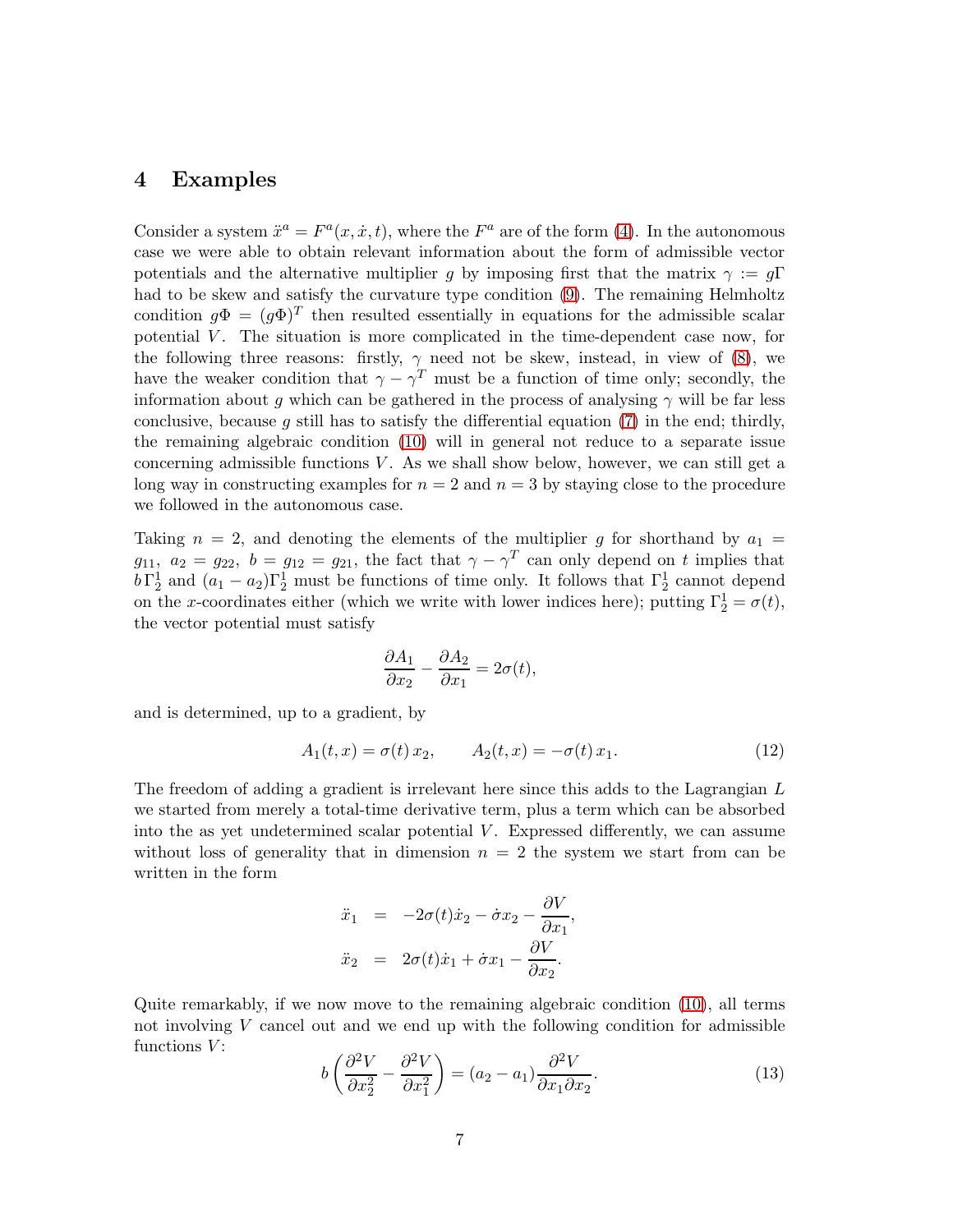By way of example we proceed to determine admissible (time-dependent) quadratic potentials. Putting

$$
V = \frac{1}{2}k(t)x_1^2 + l(t)x_1x_2 + \frac{1}{2}m(t)x_2^2,
$$

the condition becomes

 $b(m - k) = (a_2 - a_1)l$ 

and we will only discuss the generic case here that  $l \neq 0$  and  $m \neq k$ .

Putting  $l(t) = (m(t) - k(t))\rho(t)$  the multiplier must have the form

$$
g = \left(\begin{array}{cc} a_1 & (a_2 - a_1) \rho \\ (a_2 - a_1) \rho & a_2 \end{array}\right)
$$

and the corresponding admissible potentials read

<span id="page-7-0"></span>
$$
V = \frac{1}{2}kx_1^2 + (m - k)\rho x_1x_2 + \frac{1}{2}mx_2^2.
$$
 (14)

But now g still must satisfy the differential equations [\(7\)](#page-3-1). Putting  $a_2 = C - a_1$ , where  $C$  represents the constant trace of  $g$ , these equations reduce to:

$$
\dot{a}_1 = 2(2a_1 - C)\rho\sigma
$$
  

$$
\dot{\rho} = -(1 + 4\rho^2)\sigma.
$$

The case  $2a_1-C=0$  has to be excluded since g must be kept different from a multiple of the identity. It is convenient to introduce a new time-scale  $\tau := \int \sigma(t) dt$ ; the equations then are easy to integrate, giving

$$
\rho(\tau) = \frac{1}{2}\tan(-2\tau + A), \qquad 2a_1(\tau) - C = B\cos(-2\tau + A),
$$

where  $A$  and  $B$  are constants.

In conclusion, with  $k(t)$ ,  $l(t)$ ,  $\sigma(t)$  arbitrary functions of time,  $\alpha(t) = -2 \int_0^t \sigma(s) ds + A$ and  $\rho(t) = \frac{1}{2} \tan \alpha$ , the admissible scalar and vector potentials are given by [\(14\)](#page-7-0) and [\(12\)](#page-6-0) respectively, and the alternative multiplier is

$$
g = \begin{pmatrix} \frac{1}{2}(C + B \cos \alpha) & -\frac{1}{2}B \sin \alpha \\ -\frac{1}{2}B \sin \alpha & \frac{1}{2}(C - B \cos \alpha) \end{pmatrix}.
$$

The eigenvalues of g are  $\lambda_1 = \frac{1}{2}$  $\frac{1}{2}(C-B), \lambda_2 = \frac{1}{2}$  $\frac{1}{2}(C+B)$  and corresponding eigenvectors read  $(\sin \alpha, \cos \alpha + 1)$ ,  $(\sin \alpha, \cos \alpha - 1)$ . They have to be scaled to norm 1 to produce the columns of an orthogonal matrix which diagonalizes g. For testing the statement about decoupling in Proposition 2, however, one can relax the requirement that  $P$  be orthogonal. Indeed, if we look at the related coordinate transformation in the form  $y = P<sup>T</sup>x$  whereby the eigenvectors now appear as rows, it is clear that an overall factor in the defining relation of the y-variables cannot be an obstruction to decoupling. One can verify that the transformation

$$
y_1 = \sin \alpha x_1 + (\cos \alpha + 1)x_2
$$
  

$$
y_2 = \sin \alpha x_1 + (\cos \alpha - 1)x_2,
$$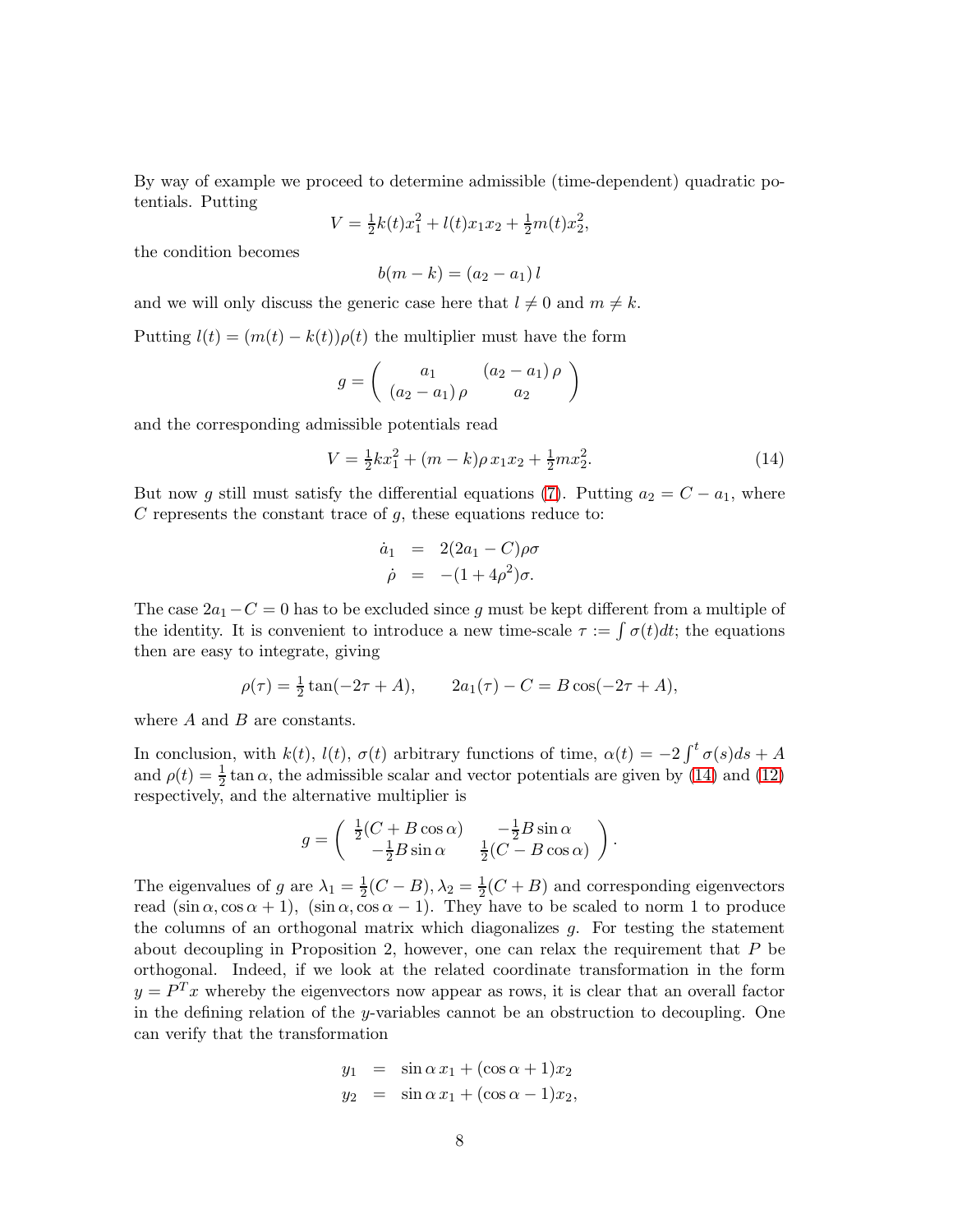effectively takes care of that.

Let's move now to systems with three degrees of freedom, for which the problem is more intricate because the curvature condition [\(9\)](#page-3-2) comes into play. To better illustrate the effect of allowing time-dependence we try to stay close here to the analysis and notations of the  $n = 3$  example in [\[12\]](#page-15-0). As indicated before, the matrix  $\gamma = q\Gamma$  need not be skewsymmetric now, but its symmetric part, according to [\(8\)](#page-3-0) can depend on time only. In particular, from the diagonal elements of this symmetric part, the following expressions (which had to be zero in the autonomous case) now must be certain functions of time (which we will not specify at the moment):

$$
g_{12}\Gamma_2^1 + g_{13}\Gamma_3^1
$$
,  $g_{12}\Gamma_2^1 - g_{23}\Gamma_3^2$ ,  $g_{13}\Gamma_3^1 + g_{23}\Gamma_3^2$ ,

and we can view this as a linear system for the  $\Gamma_b^a(t, x)$  (with time-dependent coefficients) which has zero determinant. Except for special cases where the rank of the coefficient matrix is lower than two (and which we will not discuss), solving this algebraically for the  $\Gamma_b^a$  will give rise to relations of the type

<span id="page-8-1"></span>
$$
\Gamma_3^1 = a(t)\Gamma_2^1 + \tilde{a}(t), \qquad \Gamma_3^2 = b(t)\Gamma_2^1 + \tilde{b}(t), \tag{15}
$$

for certain functions  $a, b, \tilde{a}, \tilde{b}$ . The sort of privileged role which  $\Gamma_2^1(t, x)$  plays in these expressions is just a matter of renumbering the variables, if necessary. Substituting this structural information back into the linear equations from which it was obtained, we see that the product of  $\Gamma_2^1(t, x)$  with any of the factors

$$
g_{12} + ag_{13}, \quad g_{12} - bg_{23}, \quad ag_{13} + bg_{23},
$$

must be some function of time only. There are then two cases to be considered: either  $\Gamma_2^1$  also depends on time only, and then the same is true for  $\Gamma_3^1$  and  $\Gamma_3^2$ ; or we insist that  $\Gamma_2^1$  should depend on at least one of the x-coordinates, and then the above mentioned factors necessarily must be zero. We investigate the second option first.

With  $\Gamma_3^1$  and  $\Gamma_3^2$  as specified above, the off diagonal elements of the symmetric part of  $\gamma$ give us three more algebraic conditions, which are affine linear in  $\Gamma_2^1$ . Since we assume x-dependence in  $\Gamma_2^1$ , such relations can hold true only if the coefficients of  $\Gamma_2^1$  vanish which yields

$$
g_{11} - g_{22} = bg_{13} + ag_{23}, \quad a(g_{11} - g_{33}) = g_{23} - bg_{12}, \quad b(g_{22} - g_{33}) = -ag_{12} - g_{13}.
$$

We now have sufficient elements to get an idea of the possible structure of the multiplier g. We must have  $g_{12} = -ag_{13} = bg_{23}$  and to make  $ag_{13} + bg_{23}$  zero as well, we can put  $g_{13} = -\rho b, g_{23} = \rho a$ , which implies that  $g_{12} = \rho ab$ . Putting further  $g_{11} = \rho c$  (which defines the function  $c(t)$ , the last three conditions fix  $g_{22}$  and  $g_{33}$ . The result is that the multiplier  $q$  will have the structure:

<span id="page-8-0"></span>
$$
g = \rho \begin{pmatrix} c & ab & -b \\ ab & c + b^2 - a^2 & a \\ -b & a & c + b^2 - 1 \end{pmatrix},
$$
 (16)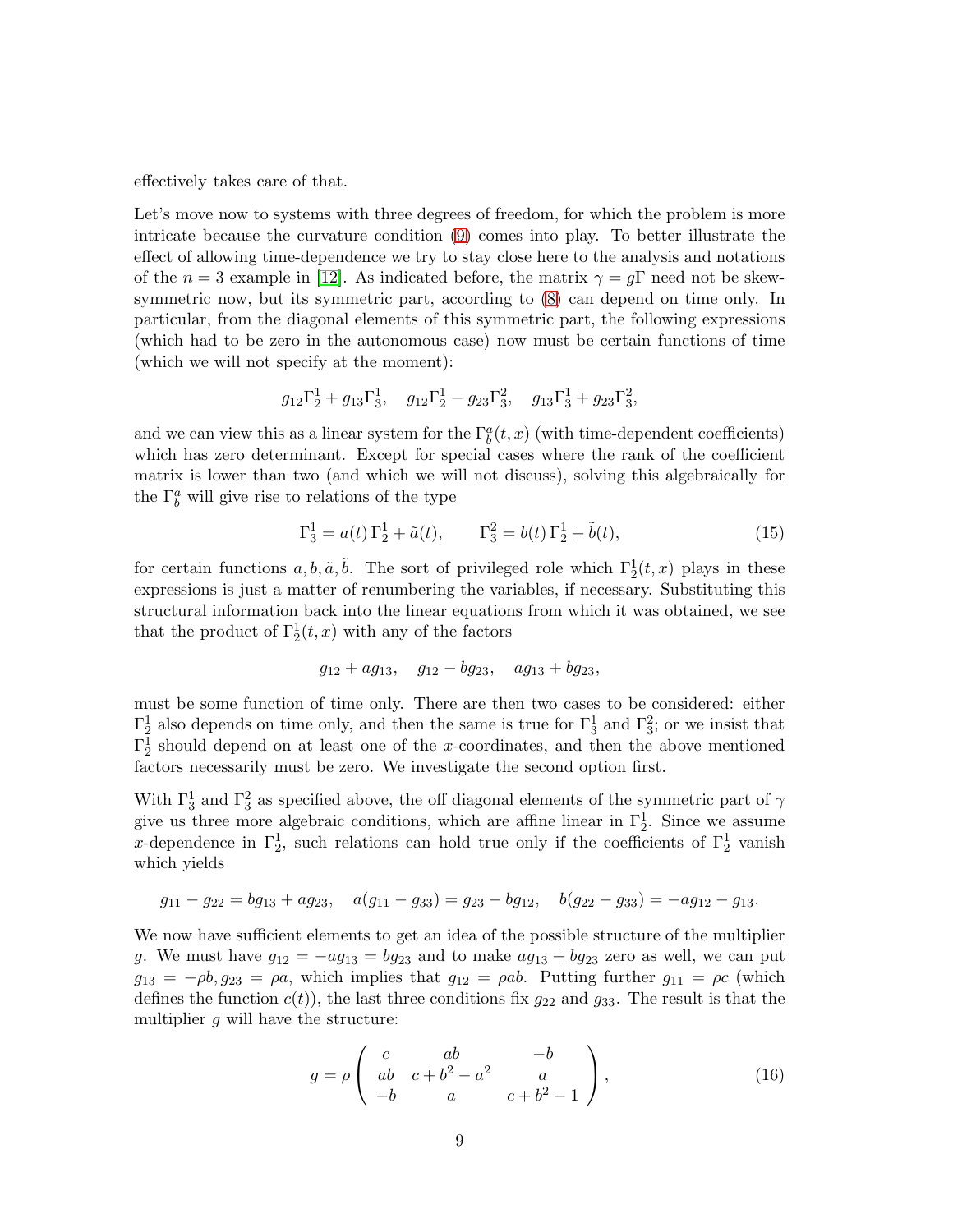where  $a, b, c$  and  $\rho$  are all functions of time which will have to be determined from the differential equations which  $g$  must satisfy. It is instructive at this stage to compare with the situation in the autonomous case (see [\[12\]](#page-15-0)). It is not true here that if g is a multiplier matrix, then  $\rho(t)g$  is one too, so that the overall factor cannot be disregarded right away.

In dimension three the curvature type condition contains one requirement and with the information gathered so far, it can be seen to reduce to

$$
\frac{\partial \Gamma_2^1}{\partial x_3} - a \frac{\partial \Gamma_2^1}{\partial x_2} + b \frac{\partial \Gamma_2^1}{\partial x_1} = 0,
$$

which is formally the same as in the autonomous case. The fact that the coefficients depend on time now is not an obstruction to take over suitably adapted results we know from the autonomous situation. The general solution of the above linear partial differential equation is an arbitrary function  $\Gamma_2^1 = f(t, u, v)$  where

<span id="page-9-1"></span>
$$
u(t,x) = x_1 - b(t)x_3, \qquad v(t,x) = x_2 + a(t)x_3. \tag{17}
$$

This means that admissible vector potentials must satisfy

$$
\frac{\partial A_1}{\partial x_2} - \frac{\partial A_2}{\partial x_1} = 2 f(t, u, v), \n\frac{\partial A_1}{\partial x_3} - \frac{\partial A_3}{\partial x_1} = 2 a(t) f(t, u, v) + 2 \tilde{a}(t), \n\frac{\partial A_2}{\partial x_3} - \frac{\partial A_3}{\partial x_2} = 2 b(t) f(t, u, v) + 2 \tilde{b}(t).
$$

The right-hand sides are the components of a closed 2-form indeed (with t treated as parameter), and a particular solution for the  $A_i$  then is given by

<span id="page-9-0"></span>
$$
A_1 = 2v \int_0^1 s f(t, su, sv) ds + \tilde{a}(t)x_3,
$$
  
\n
$$
A_2 = -2u \int_0^1 s f(t, su, sv) ds + \tilde{b}(t)x_3,
$$
  
\n
$$
A_3 = -2(au + bv) \int_0^1 s f(t, su, sv) ds - \tilde{a}(t)x_1 - \tilde{b}(t)x_2.
$$
\n(18)

The general solution differs from this particular one by a gradient, but as argued in the preceding example, this gradient term can be incorporated into the as yet undetermined scalar potential, up to a total time derivative. We have obtained valuable information about the structure of  $g$  and the vector potential now, but it is clear that the freedom in selecting functions a, b, c and  $\rho$  will be severely restricted if we now go back to the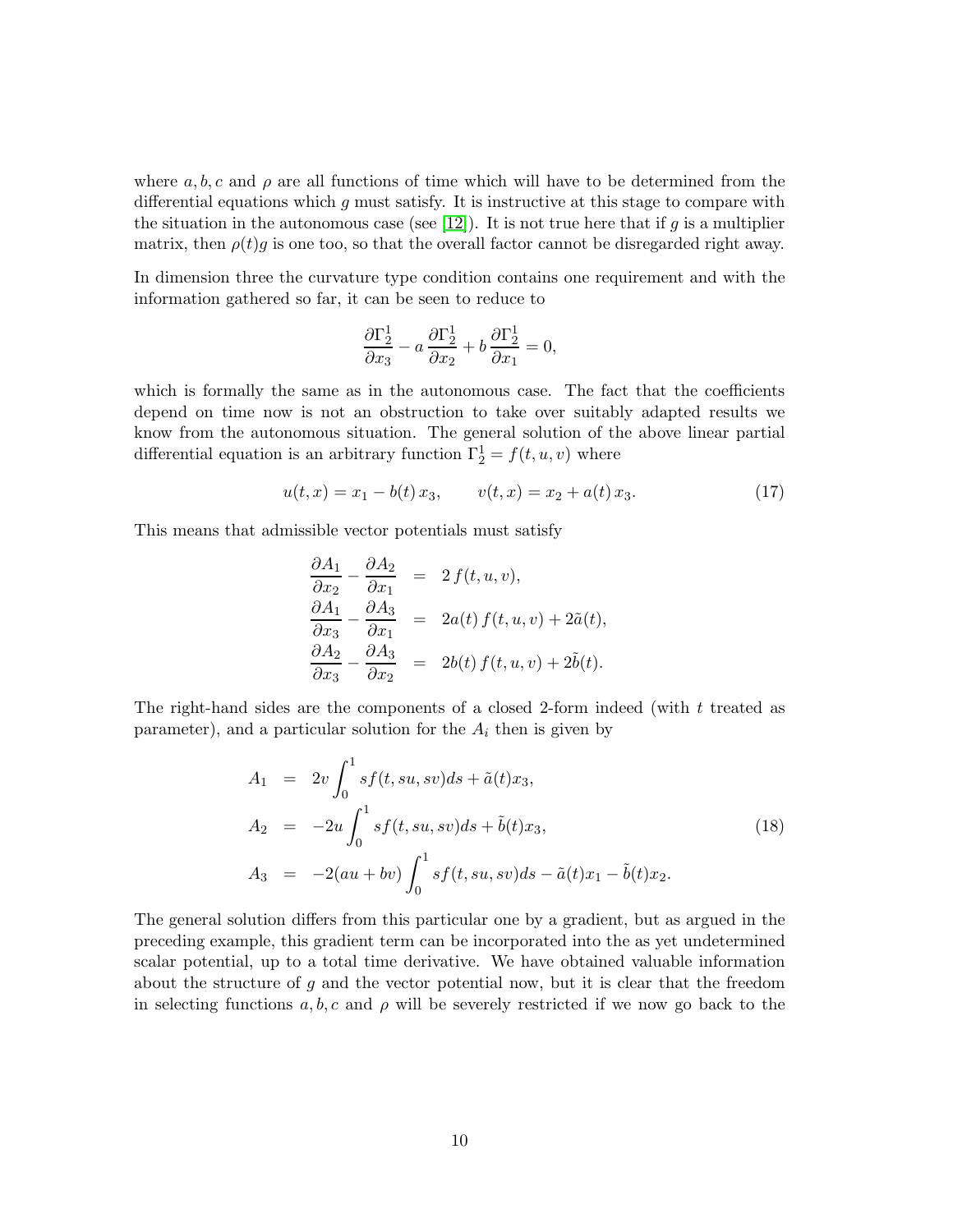differential conditions [\(7\)](#page-3-1). They read:

$$
\frac{d}{dt}(\rho c) = 2\rho \tilde{a}b,
$$
  
\n
$$
\frac{d}{dt}(\rho(c+b^2-a^2)) = -2\rho \tilde{b}a,
$$
  
\n
$$
\frac{d}{dt}(\rho(c+b^2)) = 2\rho(\tilde{b}a - \tilde{a}b),
$$
  
\n
$$
\frac{d}{dt}(\rho ab) = \rho(b\tilde{b} - a\tilde{a}),
$$
  
\n
$$
\frac{d}{dt}(\rho a) = \rho(\tilde{b}(1-a^2) + \tilde{a}ab),
$$
  
\n
$$
\frac{d}{dt}(-\rho b) = \rho(\tilde{a}(1-b^2) + \tilde{b}ab).
$$

It follows from the second and third equation that we must have

$$
\frac{d}{dt}(\rho a^2) = 2\rho(-\tilde{a}b + 2\tilde{b}a).
$$

Combining this with information coming from the fifth and sixth equation, one can derive the condition

$$
a\tilde{b} - b\tilde{a} = 0,
$$

and subsequently that

$$
\dot{a} = \tilde{b}
$$
 and  $\dot{b} = -\tilde{a}$ ,

which in turn implies that  $a^2 + b^2$  is constant, and from the third equation also that  $\rho(c+b^2)$  is constant. Finally, going back to the fifth and sixth equation, which reduce to

$$
\frac{d}{dt}(\rho a) = \rho \tilde{b}, \qquad \frac{d}{dt}(\rho b) = -\rho \tilde{a},
$$

and using the equations for a and b just obtained, it follows that actually also  $\rho$  must be constant and can therefore, from now on, without loss of generality be put equal to 1. With these restrictions, all six equations about  $\dot{g}$  are now satisfied. We conclude that the freedom in constructing alternative multipliers consists of two arbitrary constants and one arbitrary function of time. Take  $a(t)$  to be arbitrary for example, and choose two constants  $c_1$  and  $c_2$ , then define b by  $a^2 + b^2 = c_1$  and c by  $c + b^2 = c_2$ . This fixes g, and the corresponding admissible vector potentials are now also determined by the relations [\(18\)](#page-9-0), where  $f(t, u, v)$  is an arbitrary function of the indicated variables and  $\tilde{a}(t) = -b$ ,  $b(t) = \dot{a}.$ 

It remains to find the form of the admissible scalar potentials for which purpose we will avoid the conditions [\(10\)](#page-3-3) which are quite complicated to handle. Observe first that g (as in [\(16\)](#page-8-0) with  $\rho = 1$ ) has a double eigenvalue  $\lambda = c + b^2 = c_2$  and a single eigenvalue  $\mu = c - a^2 - 1 = c_2 - c_1 - 1$ . From a different perspective, the solution we obtained for admissible vector potentials more or less forces a kind of privileged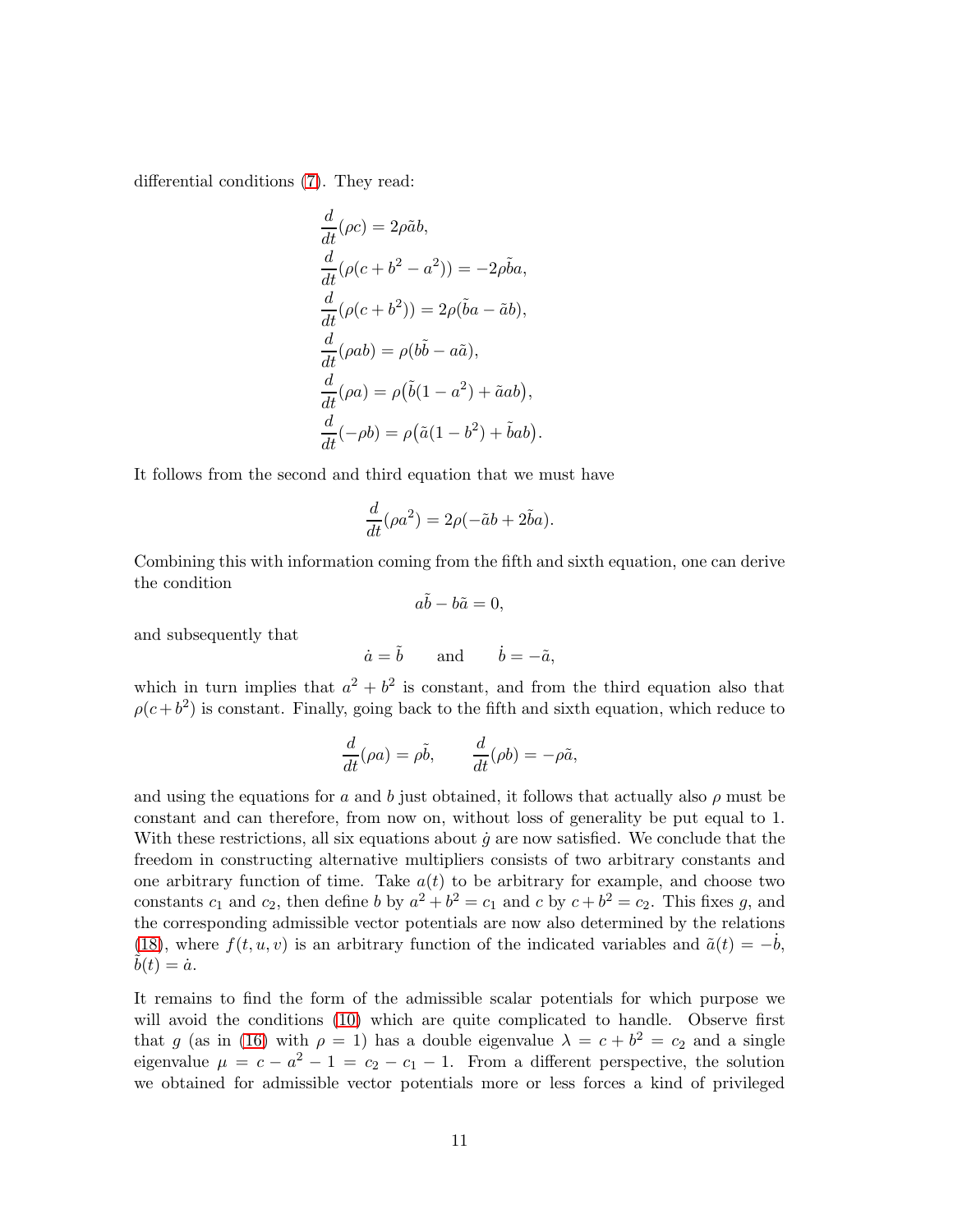coordinate transformation upon us. Indeed, extending [\(17\)](#page-9-1), consider the coordinate transformation (similar to the autonomous case in [\[12\]](#page-15-0))

$$
u = x_1 - b(t)x_3,
$$
  
\n
$$
v = x_2 + a(t)x_3,
$$
  
\n
$$
z = x_3 + b(t)x_1 - a(t)x_2.
$$
\n(19)

The inverse transformation reads

$$
x_1 = k^{-1}((a^2 + 1)u + ab v + bz),
$$
  
\n
$$
x_2 = k^{-1}(abu + (b^2 + 1)v - az),
$$
  
\n
$$
x_3 = k^{-1}(-bu + av + z),
$$
\n(20)

where  $k = a^2 + b^2 + 1$ . If  $P(t)$  denotes the coefficient matrix in these inverse relations, it is easy to verify that its first two columns are eigenvectors of  $g$  corresponding to the eigenvalue  $\lambda$ , and the third column is an eigenvector for the eigenvalue  $\mu$ . Although this P is not an orthogonal matrix, it is still true that  $P^{-1}gP$  diagonalizes g. Therefore, Proposition 2 guarantees that the equations of motion will decouple into a 2-dimensional system for  $u$  and  $v$  and a separate second-order equation for  $z$ . Reversing the argument, this implies that admissible scalar potentials for our original system necessarily must be of the form

$$
V(t, x) = U(t, u, v) + Z(t, z),
$$
\n(21)

 $U$  and  $Z$  being arbitrary functions of the indicated variables. This concludes the analysis for the case that  $\Gamma_2^1$  in the relations [\(15\)](#page-8-1) was required to depend explicitly on at least one of the x-variables.

What about the case that  $\Gamma_2^1$  depends on time only, say  $\Gamma_2^1 = \sigma(t)$ ? Using the representation [\(15\)](#page-8-1), the matrix of connection coefficients then has the form

$$
\left(\Gamma_b^a\right) = \begin{pmatrix} 0 & \sigma & a\sigma + \tilde{a} \\ -\sigma & 0 & b\sigma + \tilde{b} \\ -(a\sigma + \tilde{a}) & -(b\sigma + \tilde{b}) & 0 \end{pmatrix}.
$$
 (22)

As argued before, we can fix the admissible vector potentials, without loss of generality, to be

$$
A^{a}(t,x) = \Gamma^{a}_{b}(t)x^{b}, \qquad (23)
$$

since the addition of gradient terms can be absorbed in the scalar potential up to a total time-derivative. The curvature condition [\(9\)](#page-3-2) is automatically satisfied here but, unlike the situation we encountered in our discussion of examples for  $n = 2$ , the remaining conditions  $(10)$  do not reduce to equations involving the function V only and in fact turn out to be quite complicated. A different line of approach can be adopted for this situation, which in fact applies to systems with arbitrary dimension and is explained in the next section.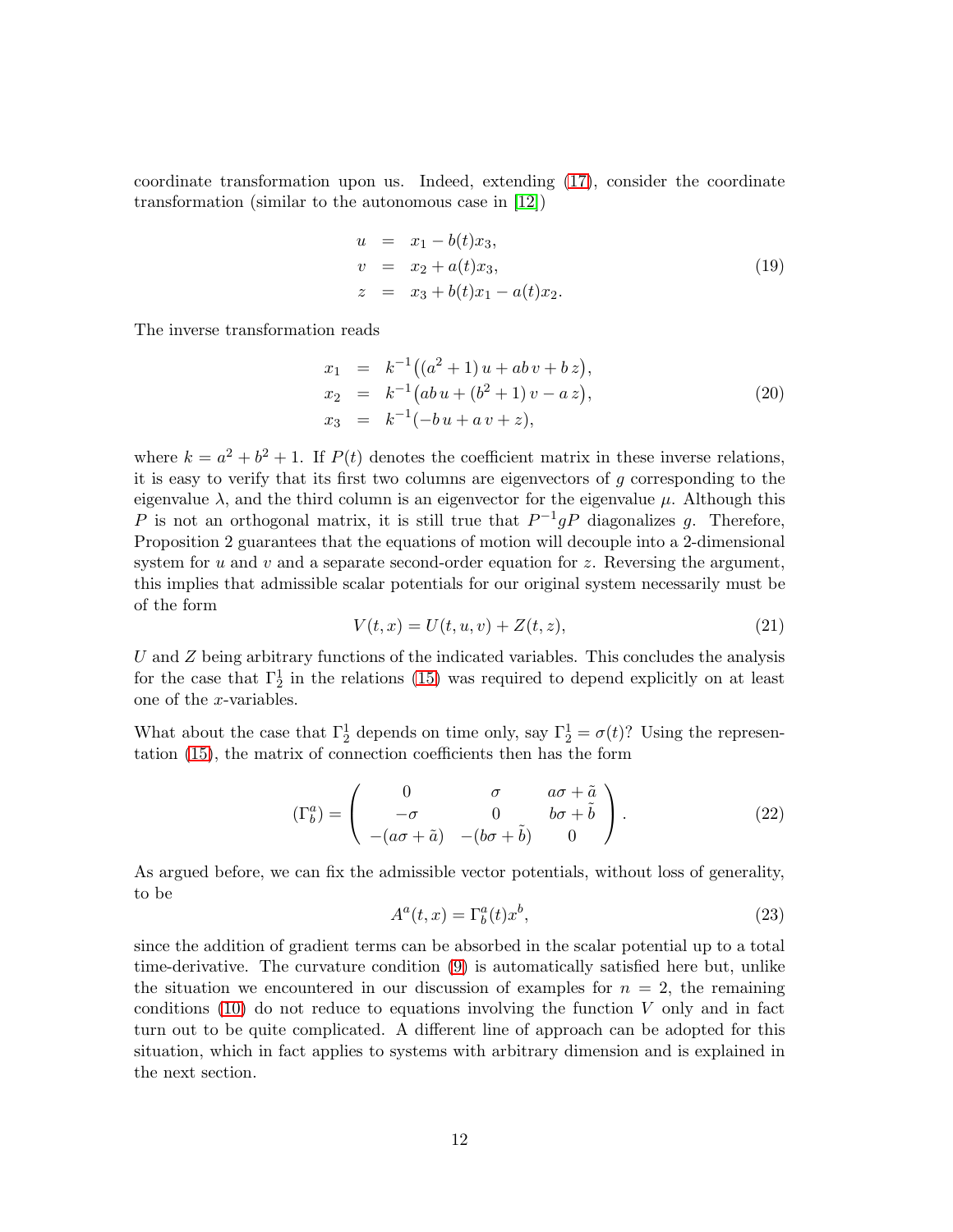## 5 The case of connection coefficients depending on time only

The inspiration comes from the discussion on linear systems in [\[11\]](#page-15-11): it is a well known practice for the integration of systems of linear second-order equations to eliminate the terms linear in the velocities by an appropriate coordinate transformation. This idea applies just as well for non-linear equations as long as they have linear dependence on the velocities. If the  $\Gamma_b^a$  are functions of time only, the equations we start from, written with matrix notations, are

$$
\ddot{x} + 2\Gamma(t)\dot{x} + \frac{\partial V}{\partial x}(t, x) + \dot{\Gamma}(t)x = 0.
$$
\n(24)

If  $U(t)$  is the solution of the matrix differential equation

<span id="page-12-0"></span>
$$
\dot{U} + \Gamma U = 0, \qquad U(0) = I_n,\tag{25}
$$

then  $g(t) = (U^{-1})^T SU^{-1}$  is the solution of the equation  $\dot{g} = g\Gamma + (g\Gamma)^T$  with initial value  $q(0) = S$ , and the coordinate transformation  $x = U(t)y$  will eliminate the (linear) velocity dependence in the forces. But remember that  $\Gamma$  is skew-symmetric in our case, so that [\(25\)](#page-12-0) implies that  $\dot{U}^T - U^T \Gamma = 0$ , from which it subsequently follows that  $U^T \dot{U} + \dot{U}^T U = 0$ . Hence  $U^T U$  is constant and since  $U(0) = I_n$ ,  $U(t)$  will actually be an orthogonal matrix with the identity matrix as initial value. It is further straightforward to verify that the transformed differential equations for the y-variables will read:

$$
\ddot{y} - (U^T \Gamma^2 U) y + \frac{\partial \bar{V}}{\partial y} = 0, \text{ with } \bar{V}(t, y) = V(t, U(t)y),
$$

or

<span id="page-12-2"></span>
$$
\ddot{y} + \frac{\partial W}{\partial y} = 0, \quad \text{with} \quad W(t, y) = \bar{V} - \frac{1}{2}y^T (U^T \Gamma^2 U) y. \tag{26}
$$

Observe that the y-equations still have the unit matrix as multiplier since the forces are of potential type. More interestingly is the fact that the alternative multiplier  $g(t)$  for the original equations translates to the existence of a constant alternative multiplier S for the y-equations. What's more in making this transition we have eliminated the problem that the remaining conditions [\(10\)](#page-3-3) had the complicating coupling between scalar and vector potential, because they now simply read

<span id="page-12-1"></span>
$$
S_{ac}\frac{\partial^2 W}{\partial y^c \partial y^b} = S_{bc}\frac{\partial^2 W}{\partial y^c \partial y^a}.
$$
\n(27)

We summarize our results in the following statement.

**Proposition 3.** Assume that the SODE  $\Gamma$  on  $\mathbb{R}^{2n+1}$  admits a coordinate representation for which  $\delta_{ab}$  is a multiplier matrix for the inverse problem of Lagrangian mechanics and that the connection coefficients are functions of time only. Then, without loss of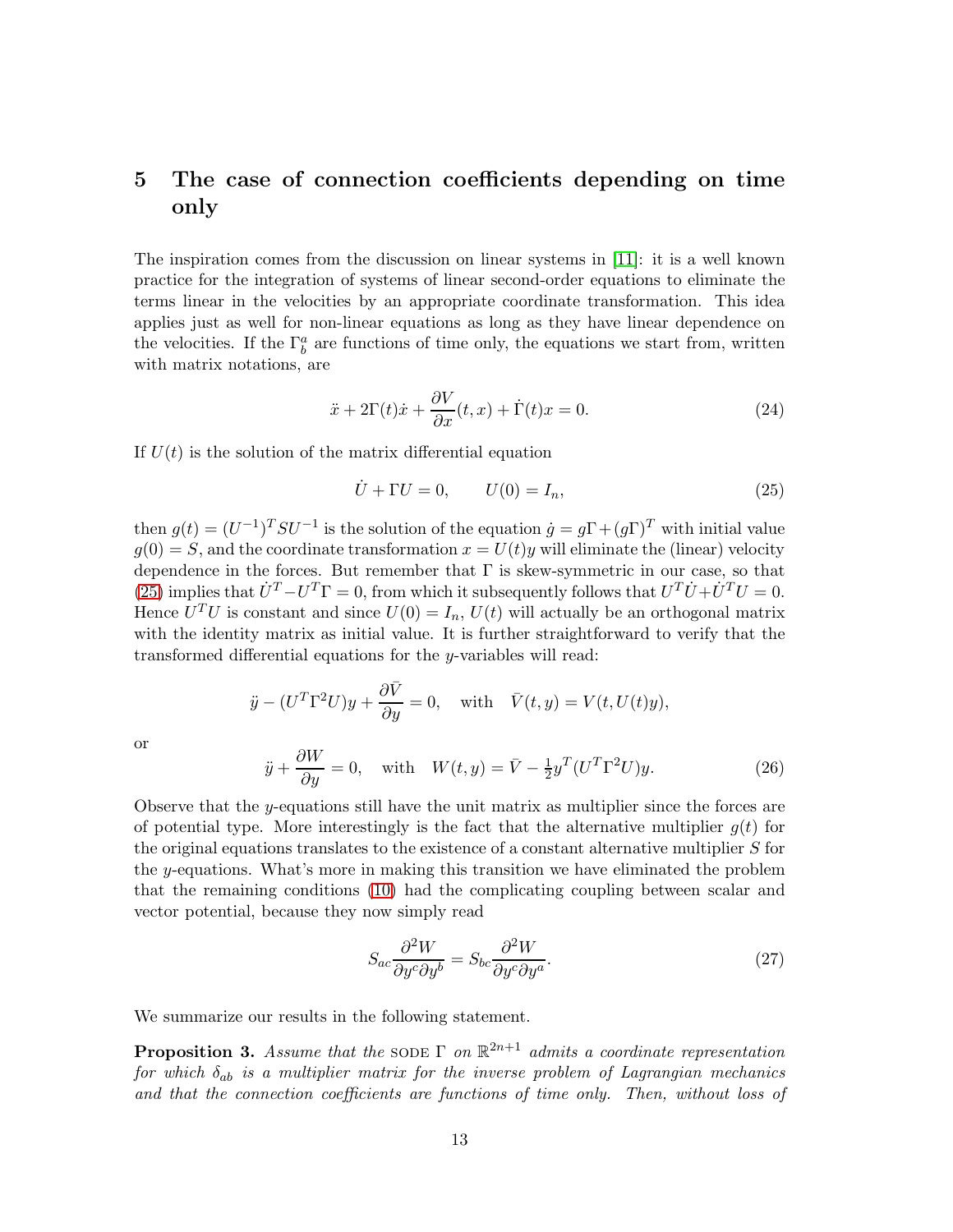generality, the vector potential can be taken to be of the form  $A^a(t,x) = \Gamma^a_b(t)x^b$ , and for there to exist an alternative multiplier, it suffices to construct a non-singular, constant symmetric matrix S (not a multiple of the identity) and a function  $W(t, y)$ , satisfying the requirements [\(27\)](#page-12-1). If  $U(t)$  is the solution of the matrix differential equation [\(25\)](#page-12-0), the admissible scalar potentials for the given system will be of the form

$$
V(t,x) = W(t, U^T(t)x) + \frac{1}{2}x^T \Gamma^2(t)x,
$$
\n(28)

 $\Box$ 

and the corresponding alternative multiplier is given by  $g(t) = U(t)SU^{T}(t)$ .

It should be emphasized that the orthogonal transformation with the matrix  $U$  in this picture is different from the one with  $P$  used before:  $P$  is dictated by the diagonalization of the multiplier g, whereas U is dictated by the matrix of connection coefficients  $\Gamma(t)$ . In other words there is no reason why the constant matrix  $S$  in Proposition 3 (which is the initial value of g) would be diagonal and therefore, the transformed equations [\(26\)](#page-12-2) are different from the decoupled equations which Proposition 2 guarantees to exist. One can easily combine the results of both propositions: once an admissible system would have been reduced to the form  $(26)$  and we accordingly know the initial value S of the alternative multiplier g, it suffices to diagonalize  $S$  to find a further transformation which will decouple the system. Conversely, starting from a number of decoupled systems, each of the form  $\ddot{z}_{(i)} = -\partial W_{(i)}/\partial z$  for some scalar potential  $W_{(i)}$ , multiply each subsystem with an appropriate constant  $\lambda_i$  and then apply an arbitrary constant, orthogonal transformation to the direct sum total system; the result will be a potential system which has the property [\(27\)](#page-12-1), with  $W = \sum \lambda_i W_{(i)}$ , expressed in the new y-variables. Next, select an arbitrary orthogonal matrix  $U(t)$  which has the unit matrix as initial value and define  $\Gamma(t)$  by  $\Gamma := -\dot{U}U^T$ . Then, appealing to the results of Proposition 3, equations of motion of electromagnetic type with the desired property should be of the form:

<span id="page-13-0"></span>
$$
\ddot{x}^a = -2\Gamma_c^a(t)\dot{x}^c - \frac{\partial V}{\partial x^a} - \frac{\partial A^a}{\partial t},\tag{29}
$$

with

$$
A^{a} = \Gamma_{b}^{a}(t)x^{b}
$$
, and  $V = W(t, U^{T}(t)x) + \frac{1}{2}x^{T}\Gamma^{2}(t)x$ . (30)

We illustrate this procedure by constructing a specific example for  $n = 3$  by starting somehow in the middle of the converse procedure we just explained, i.e. in the representation [\(26\)](#page-12-2). Consider the function

$$
W(t, y) = a(t)(y_1 - py_2)^3
$$
, p constant.

The general symmetric matrix S for which  $(27)$  holds with this W, is given by

$$
S = \begin{pmatrix} s_1 & k & mp \\ k & s_1 + (k/p)(1-p^2) & m \\ mp & m & s_3 \end{pmatrix}
$$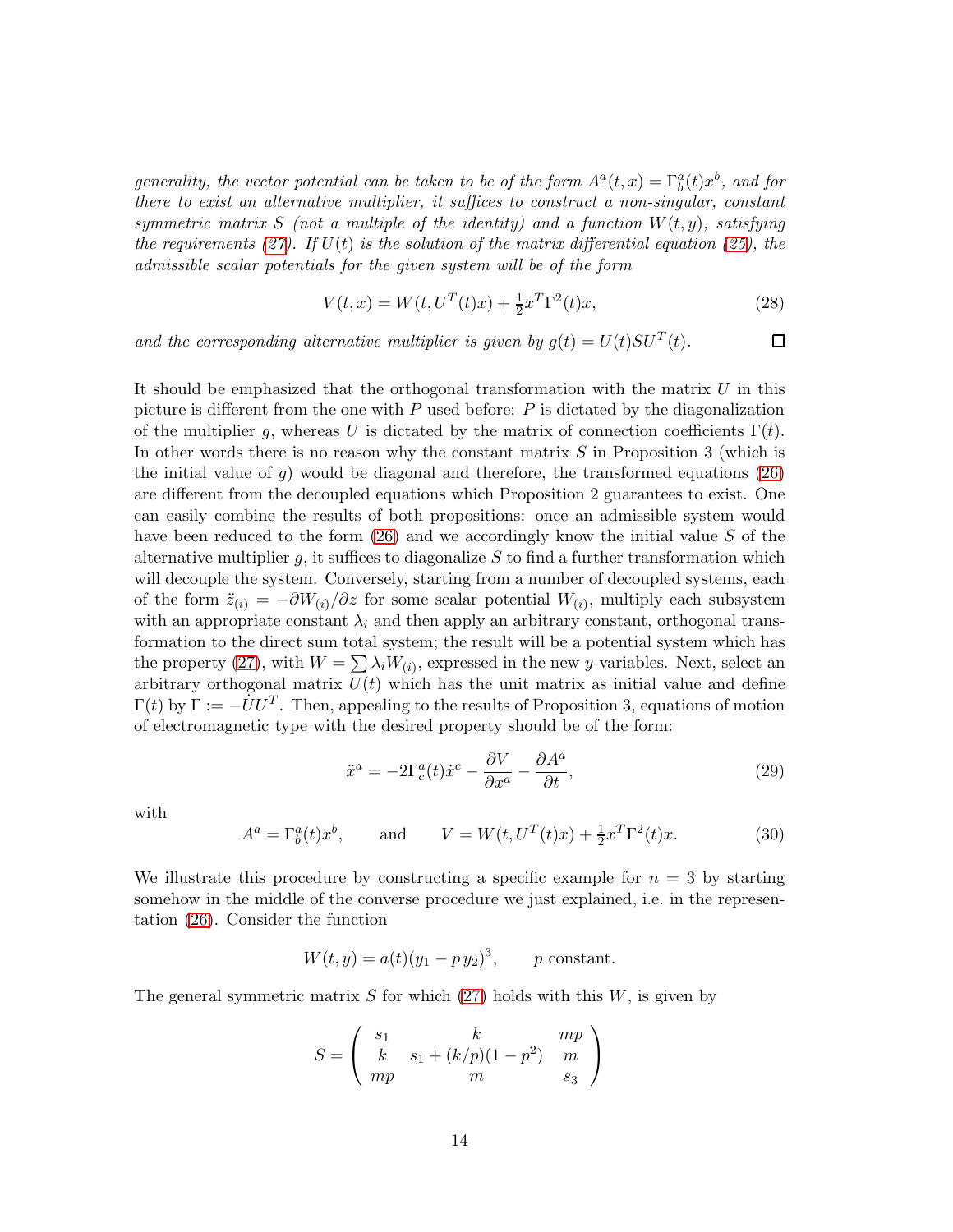but to avoid expression swell, let us make the following choice for the five free constant parameters still at our disposal:  $s_1 = s_3 = k = p = 1$ ,  $m = 0$ . Obviously the y-equations we are taking as starting point happen to exhibit a certain feature of decoupling already, they read

$$
\ddot{y}_1 = -3a(t)(y_1 - y_2)^2
$$
,  $\ddot{y}_2 = 3a(t)(y_1 - y_2)^2$ ,  $\ddot{y}_3 = 0$ .

We choose  $U(t)$  to represent a simple rotation around de  $y_1$  axis:

$$
U(t) = \left(\begin{array}{ccc} 1 & 0 & 0 \\ 0 & \cos\theta(t) & -\sin\theta(t) \\ 0 & \sin\theta(t) & \cos\theta(t) \end{array}\right)
$$

then  $\Gamma:=-\dot{U}U^T$  becomes

$$
\Gamma = \left(\begin{array}{ccc} 0 & 0 & 0 \\ 0 & 0 & \sigma \\ 0 & -\sigma & 0 \end{array}\right)
$$

where we have put  $\sigma(t) = \dot{\theta}(t)$ . All we need now to write down admissible x-equations of the form [\(29\)](#page-13-0) is the scalar potential  $V(t, x)$ : it is given by

$$
V(t,x) = a(t)(x_1 - (\cos \theta)x_2 - (\sin \theta)x_3)^3 - \frac{1}{2}\sigma^2(x_2^2 + x_3^2).
$$

It is clear even without writing them down that the x-equations will be fully coupled. However, they have the alternative multiplier

$$
g = \begin{pmatrix} 1 & \cos \theta & \sin \theta \\ \cos \theta & 1 & 0 \\ \sin \theta & 0 & 1 \end{pmatrix}.
$$

The matrix  $g$  (just like  $S$  of course) has three distinct eigenvalues, namely 2,0,1. Hence, Proposition 2 proclaims that the x-equations should decouple completely in appropriate coordinates (and of course the partially coupled y-equations we started from just as well). It is a fairly straightforward exercise (at least with some computer algebra assistance) to compute a matrix  $P(t)$  which diagonalizes  $q(t)$  and to verify that the resulting transformation  $x = P(t)z$  does indeed have the predicted decoupling effect. But note with regard to the y-equations that the transition to the decoupling z-coordinates may have re-introduced velocity terms, resulting from the fact that the matrix  $P(t)$  which diagonalizes g need not be taken strictly orthogonal, and that  $P^{-1}U$  accordingly need not be constant. Of course, if we diagonalize the constant multiplier  $S$  of the y-equations via a constant matrix, we obtain another transition to a decoupled z-system without velocity terms.

#### Acknowledgements

This work is part of the IRSES project GEOMECH (nr. 246981) within the 7th European Community Framework Programme. TM is a Postdoctoral Fellow of the Research Foundation Flanders (FWO). OK acknowledges support by the grant GACR 201/09/0981 of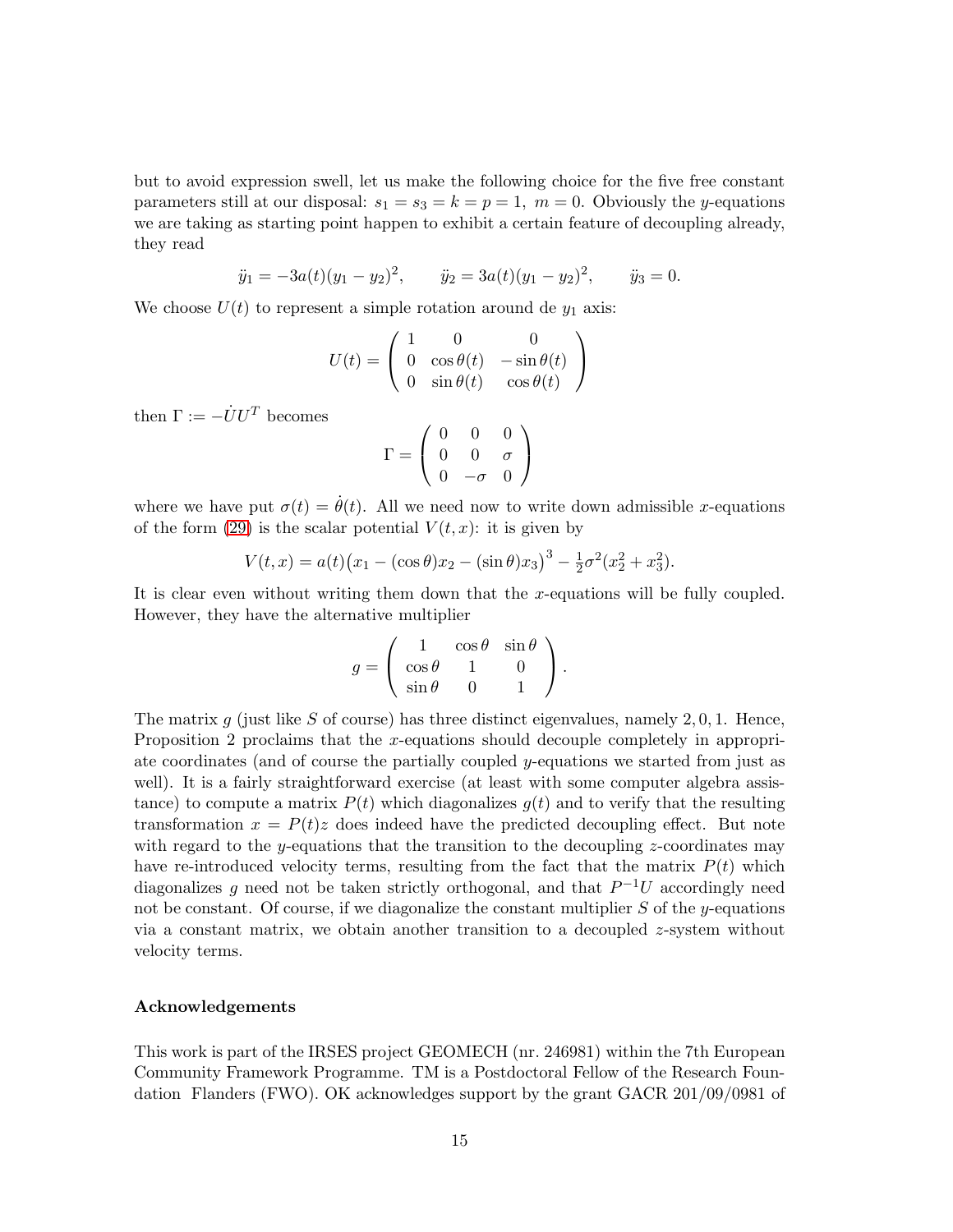the Czech Science Foundation. Each author warmly thanks the others for the hospitality of their institutions while this paper was being written.

### <span id="page-15-5"></span>References

- <span id="page-15-2"></span>[1] J. E. Aldridge, G. E. Prince, W. Sarlet and G. Thompson, An EDS approach to the inverse problem in the calculus of variations, J. Math. Phys. 47 (2006) 103508.
- <span id="page-15-6"></span>[2] I. Anderson and G. Thompson, The inverse problem of the calculus of variations for ordinary differential equations, Mem. Amer. Math. Soc. 473 (1992).
- <span id="page-15-8"></span>[3] I. Bucataru and M. F. Dahl, Semi-basic 1-forms and Helmholtz conditions for the inverse problem of the calculus of variations, J. Geom. Mech. 1 (2009) 159–180.
- [4] I. Bucataru and O. Constantinescu, Helmholtz conditions and symmetries for the time dependent case of the inverse problem of the calculus of variations, J. Geom. Phys. 60 (2010) 1710-1725.
- <span id="page-15-10"></span>[5] C. Ferrario, G. Lo Vecchio, G. Marmo, G. Morandi and C. Rubano, A separability theorem for dynamical systems admitting alternative Lagrangian descriptions, J. Phys. A: Math. Gen., 20 (1987) 3225–3236.
- <span id="page-15-4"></span>[6] J. Grifone and Z. Muzsnay, On the inverse problem of the variational calculus: existence of Lagrangians associated with a spray in the isotropic case, Ann. Inst. Fourier 49 (1999) 1387–1421.
- <span id="page-15-7"></span><span id="page-15-3"></span>[7] O. Krupková, Variational metrics on  $\mathbb{R} \times TM$  and the geometry of nonconservative mechanics, Math. Slovaca 44 (1994) 315–335.
- [8] O. Krupková and G. E. Prince, Second order ordinary differential equations in jet bundles and the inverse problem of the calculus of variations, in Handbook of Global Analysis D. Krupka and D. Saunders eds. (Elsevier 2008) 837–904.
- <span id="page-15-9"></span>[9] E. Massa and E. Pagani, Jet bundle geometry, dynamical connections, and the inverse problem of Lagrangian mechanics, Ann. Inst. H. Poincar, Phys. Thor. 61 (1994) 17-62.
- <span id="page-15-1"></span>[10] W. Sarlet, The Helmholtz conditions revisited. A new approach to the inverse problem of Lagrangian dynamics, J. Phys. A: Math. Gen. 15 (1982) 1503–1517.
- <span id="page-15-11"></span>[11] W. Sarlet, E. Engels and L.Y. Bahar, Time-dependent linear systems derivable from a variational principle, *Int. J. Engng. Sci.* 20 (1982) 55–66.
- <span id="page-15-0"></span>[12] W. Sarlet and G. Prince, Alternative kinetic energy metrics for Lagrangian systems, J. Phys. A: Math. Theor. 43 (2010) 445204.